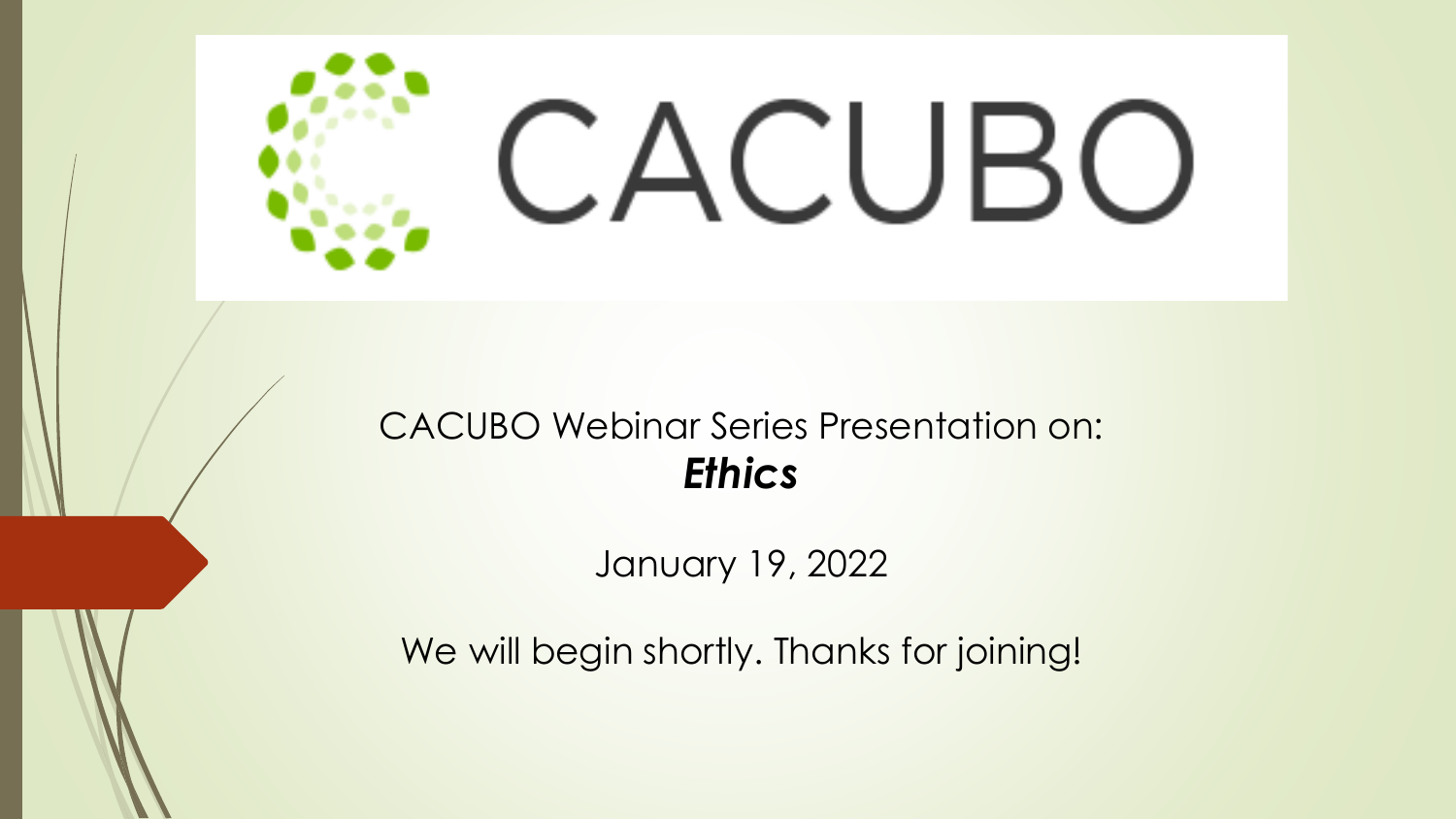

- This is the 17<sup>th</sup> monthly webinar CACUBO has hosted since the pandemic began on various topics ranging from HEERF (four on this topic) to reopening strategies to DEI to COVID testing.
- Today, we will hear from Lisa Mazure from Lansing Community College who will provide us information related to Ethics.
- This webinar is eligible for CPE. If you are interested in receiving CPE credit for this webinar, please e-mail me (Marty Mickey) at [mmickey@nl.edu](mailto:mmickey@nl.edu). During the webinar, there will be three check in prompts for you to click on. In order to receive CPE, you must click on these prompts.
- We will send out a survey afterwards to solicit thoughts and topics for future webinars.
- If you would be willing to present in a future webinar, please e-mail me at [mmickey@nl.edu.](mailto:mmickey@nl.edu)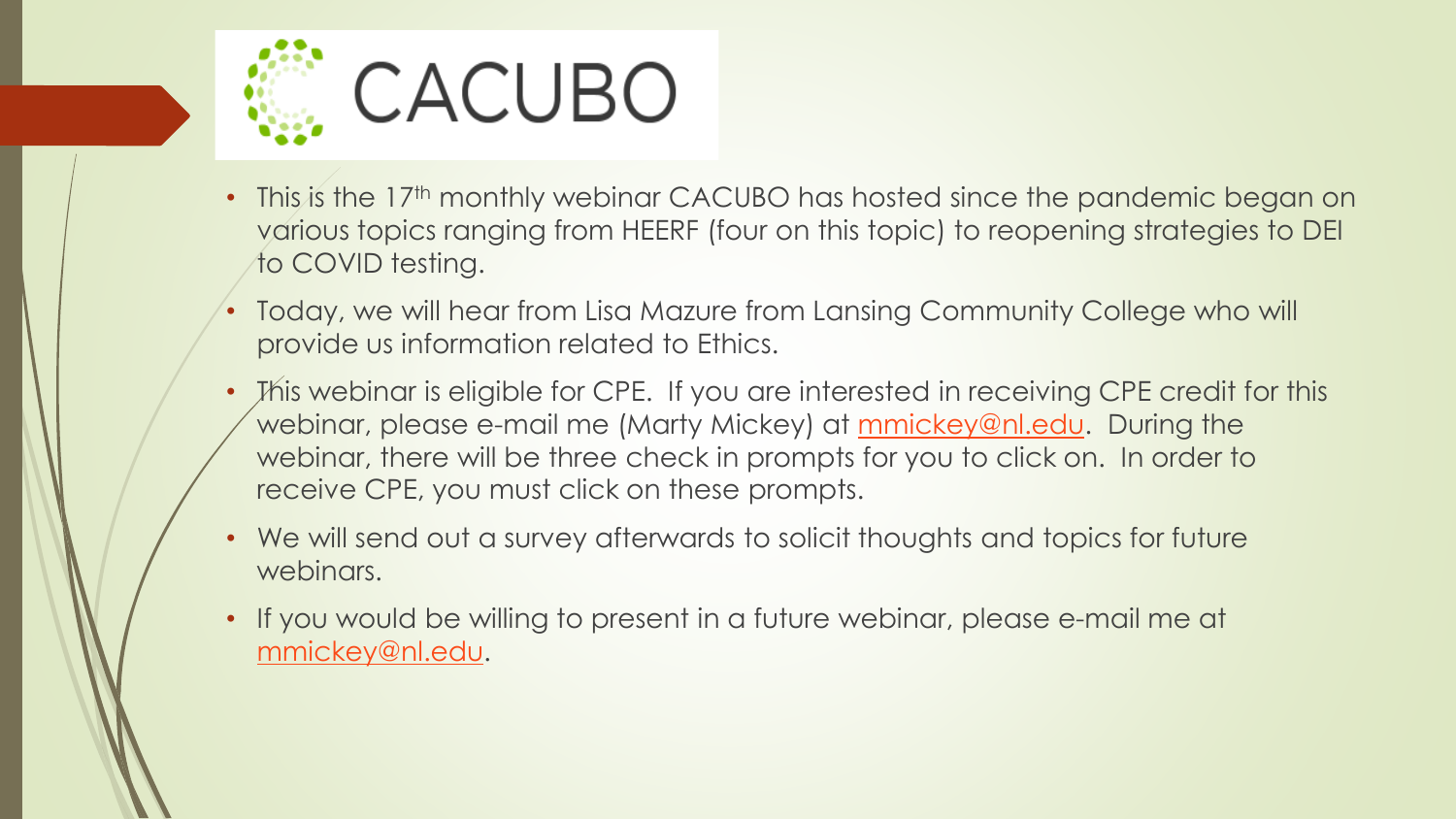# Ethics vs. Morals

#### **Ethics**

- Guidance for individuals as well as professionals for proper conduct. Professional ethics for auditors involve several components including independence, morality and illegal acts.
- Webster's defines ethics as a principle of right or good conduct, or a body of such principles. The study of the general nature of morals and of the specific moral choices to be made by the individual in his relationship with others.

Jeb Magruder, Deputy Director of Nixon's reelection committee – I know what I have done, and Your Honor knows what I have ….. Somewhere between by ambitions and my ideals, I lost my ethical compass.

#### **Morals**

- **•** Morals is concerned with the judgment of the goodness or badness of human action and character.
- Morals pertain to personal behavior measured by prevailing standards of rectitude, while ethics approach behavior from a philosophical standpoint; it stresses more objectivity defined but essentially idealistic, standards of right and wrong, such as those applicable to the practices of lawyers, doctors, and accountants/auditors.

Thomas Jefferson – The moral sense, or conscience, is as much a part of man as his leg or his arm.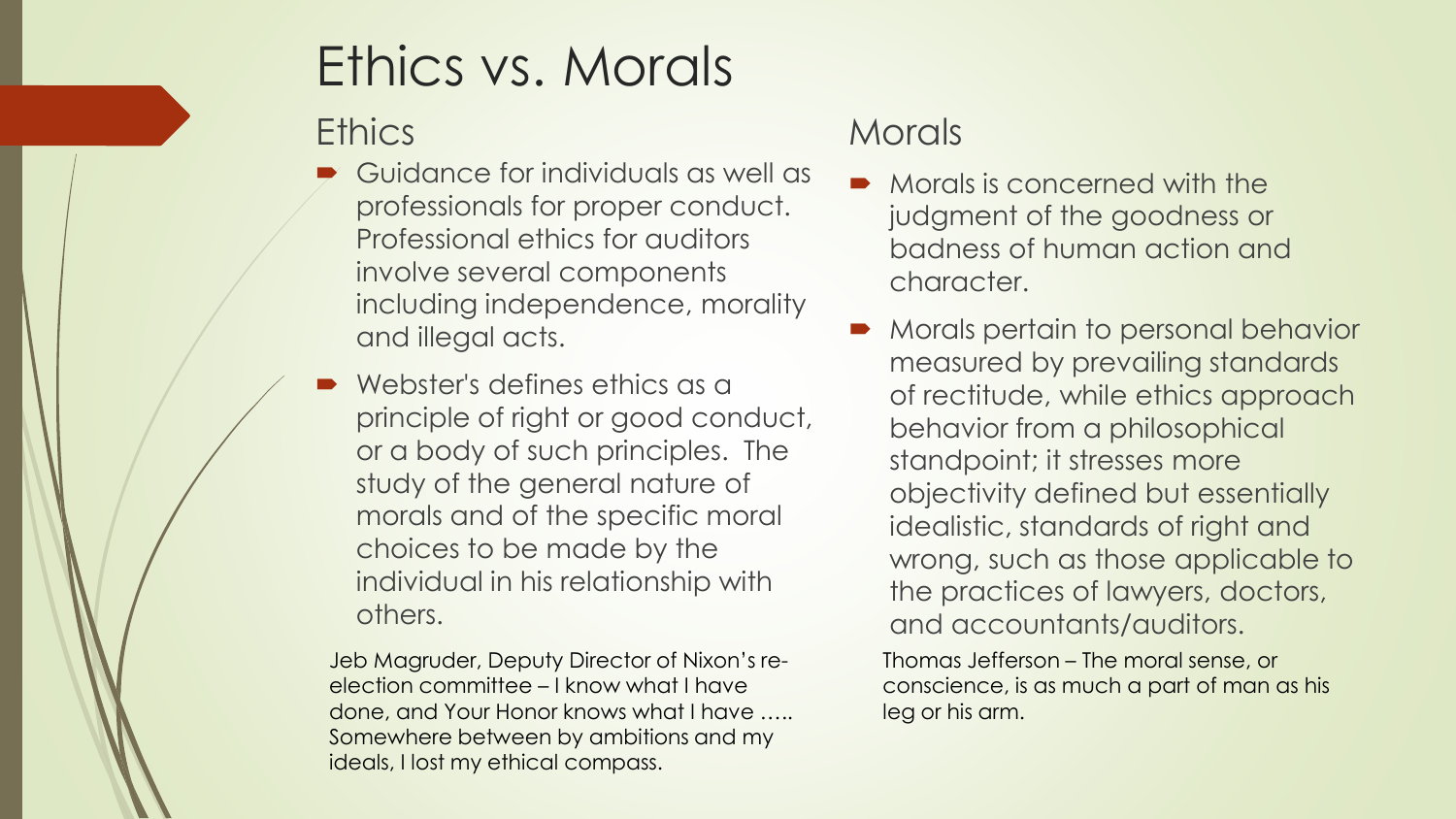

#### $\mu$

The strength of an organization's ethics culture is measured through multiple indicators of employee behaviors at various levels within an organization, including leaders, supervisors and coworkers.

77

© 2021 Ethics Research Center, the research arm of the Ethics & Compliance Initiative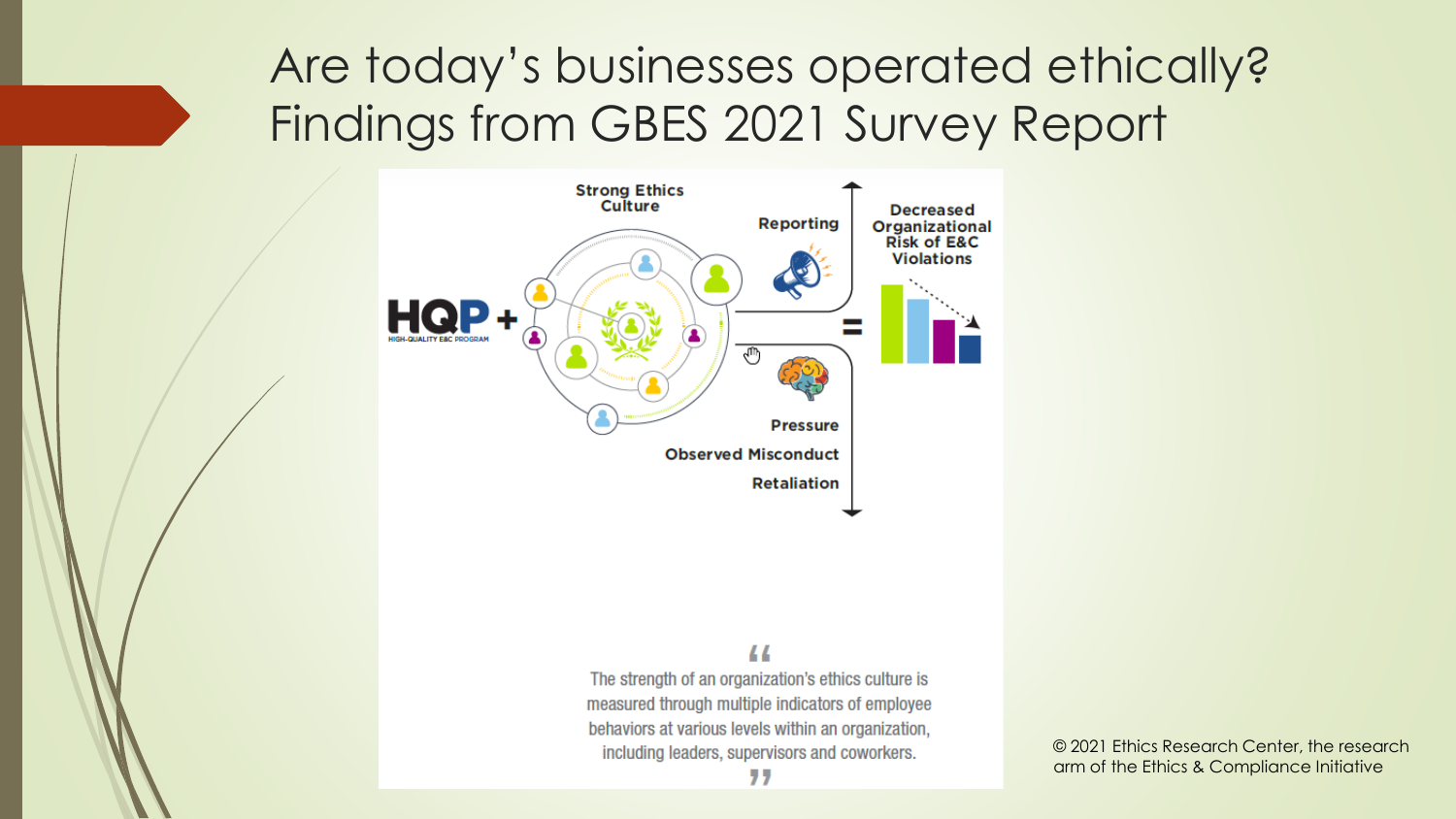#### The Higher the Program Quality, the Stronger the Culture

Organizations with high-quality programs (shown here as optimizing) demonstrate a 546% increase in culture strength over organizations at the lowest level of program quality.



#### The Higher the Program Quality, the Stronger the Culture

As the culture strengthens, employee conduct improves, Organizations with strong cultures are 467% more likely to demonstrate a positive impact on employees than organizations with weak-leaning cultures. This impact includes employees' recongnizing and adhering to organizational values, feeling prepared to handle key risks, reporting suspected wrongdoing, and reduced levels of misconduct overall.



In 2000, only 10% of U.S. employees worked in an environment with a strong ethical culture (21% in 2020). In addition, only 56% of employees reported misconduct they observed in 2000 (86% in 2020).

© 2021 Ethics Research Center, the research arm of the Ethics & Compliance Initiative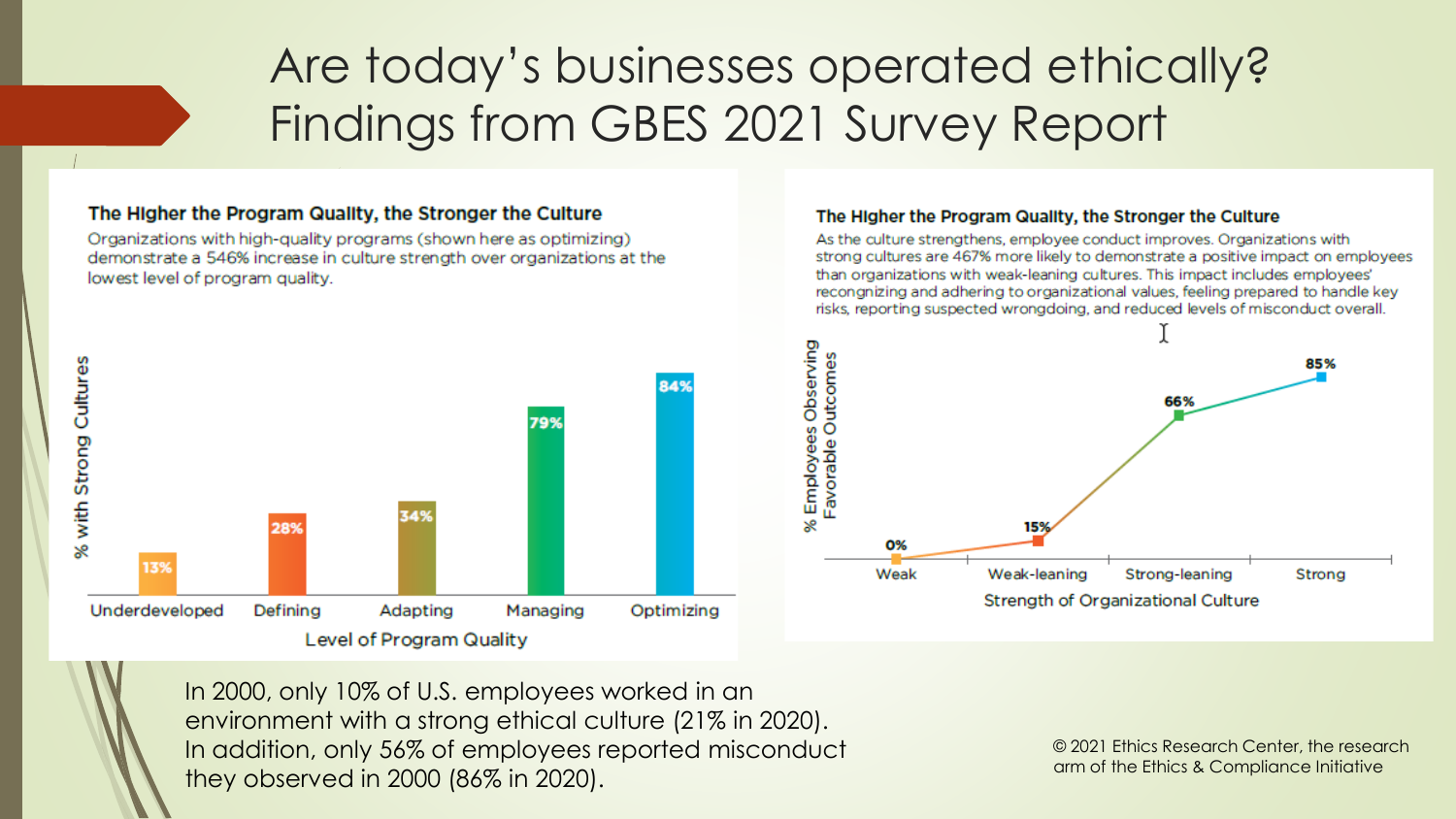**Higher-quality E&C programs are linked with stronger cultures. The single most significant influence on employee conduct is culture. In strong cultures, wrongdoing is significantly reduced.**

> © 2021 Ethics Research Center, the research arm of the Ethics & Compliance Initiative

**Culture Strength Index-U.S.** 

Percentage of Employees Experiencing Strong Ethical Cultures



#### Culture Strength Index-Management Level-U.S.

Percentage of Employees Experiencing Strong Ethical Cultures

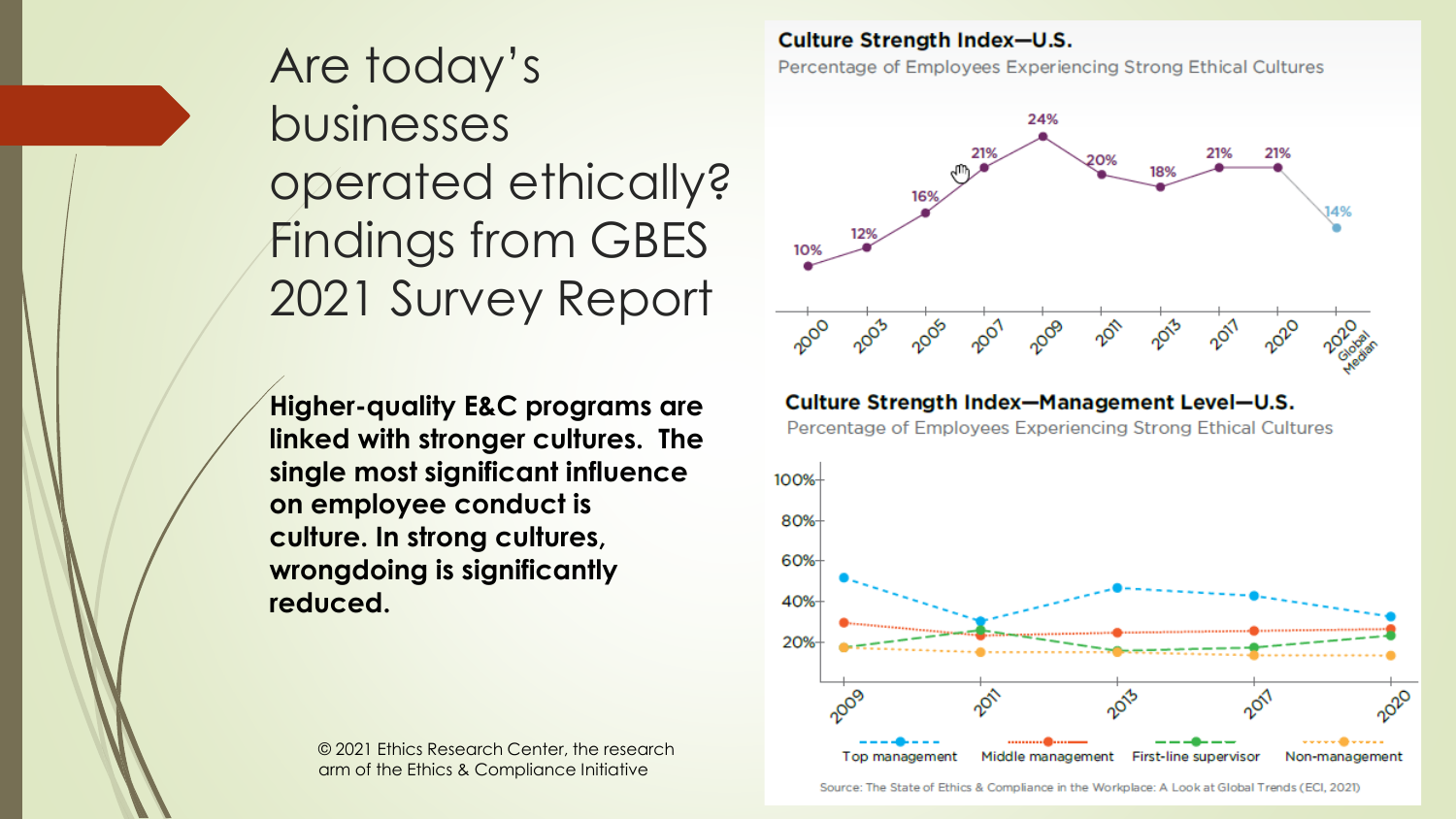**Pressure to compromise standards serves as a warning signal for both ongoing and future misconduct. Employees working in high-pressure organizations are much more likely to observe misconduct in their workplace.**

> © 2021 Ethics Research Center, the research arm of the Ethics & Compliance Initiative





# 14% 13% 11% 10%

Percentage of Employees Experiencing Pressure-U.S.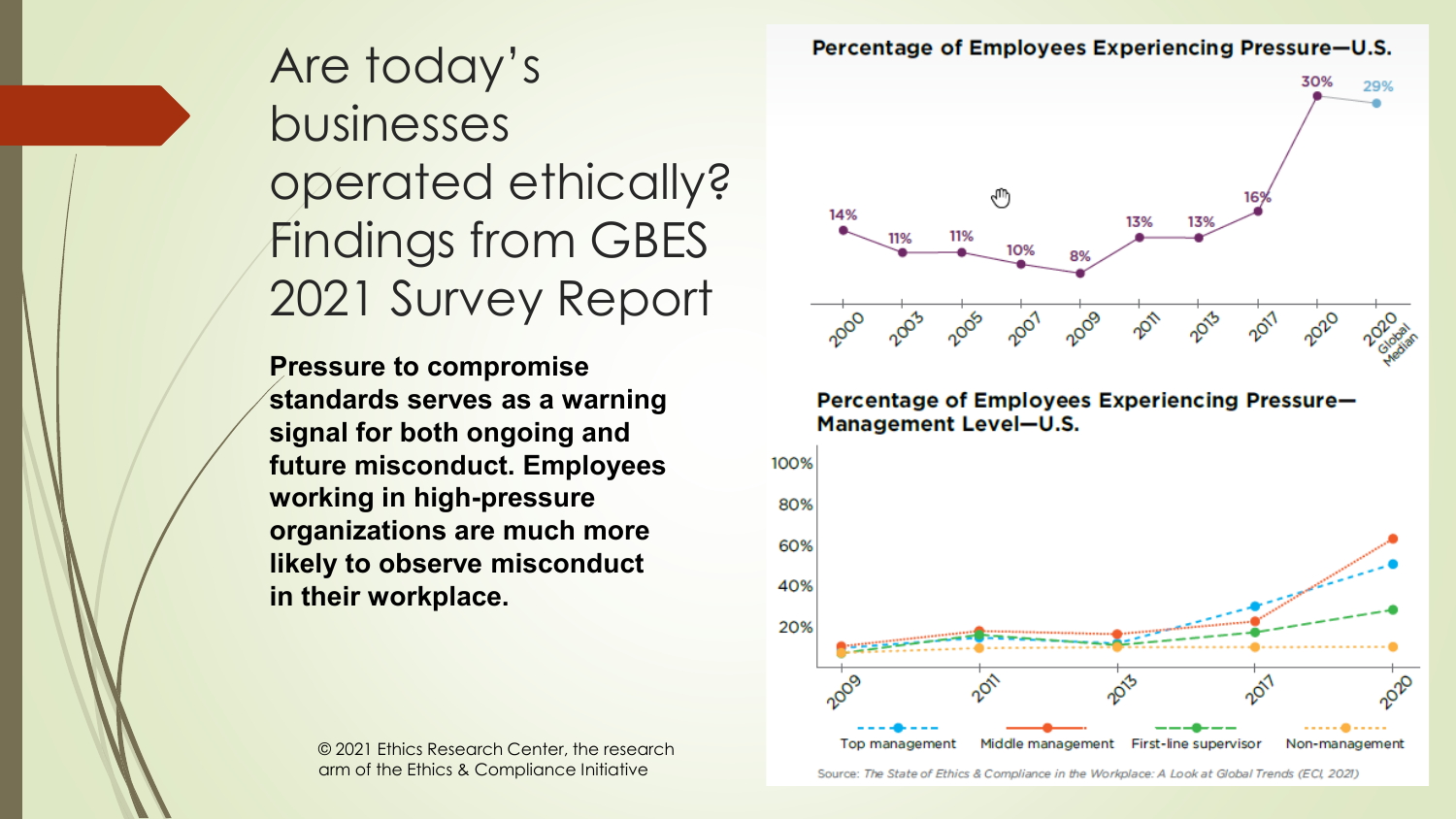**The rate at which employees observe misconduct is a fundamental indicator of the strength of an organization's ethics culture. Organizations with high rates of misconduct are likely to have ineffective E&C programs, a lack of accountability, and senior leaders that fail to communicate the importance of ethics in the workplace.**

> © 2021 Ethics Research Center, the research arm of the Ethics & Compliance Initiative

#### Percentage of Employees that Observed Misconduct

(Based on the Specific Observed Misconduct Index)



|                                                                        | MOST COMMON TYPES OF OBSERVED MISCONDUCT-U.S. |      |                                                               |
|------------------------------------------------------------------------|-----------------------------------------------|------|---------------------------------------------------------------|
|                                                                        | 2017                                          | 2020 | <b>PERCENTAGE</b><br><b>POINT CHANGE</b><br><b>SINCE 2017</b> |
| <b>Observed favoritism</b><br>toward certain<br>employees <sup>®</sup> |                                               | 35%  |                                                               |
| <b>Observed</b><br>management lying<br>to employees                    | 21%                                           | 25%  | +4                                                            |
| <b>Observed conflicts</b><br>of interest                               | 15%                                           | 23%  | +8                                                            |
| <b>Observed improper</b><br>hiring practices                           | 12%                                           | 22%  | +10                                                           |
| <b>Observed abusive</b><br>behavior                                    | 21%                                           | 22%  | +1                                                            |
| <b>Observed health</b><br>violations                                   | 15%                                           | 22%  | +7                                                            |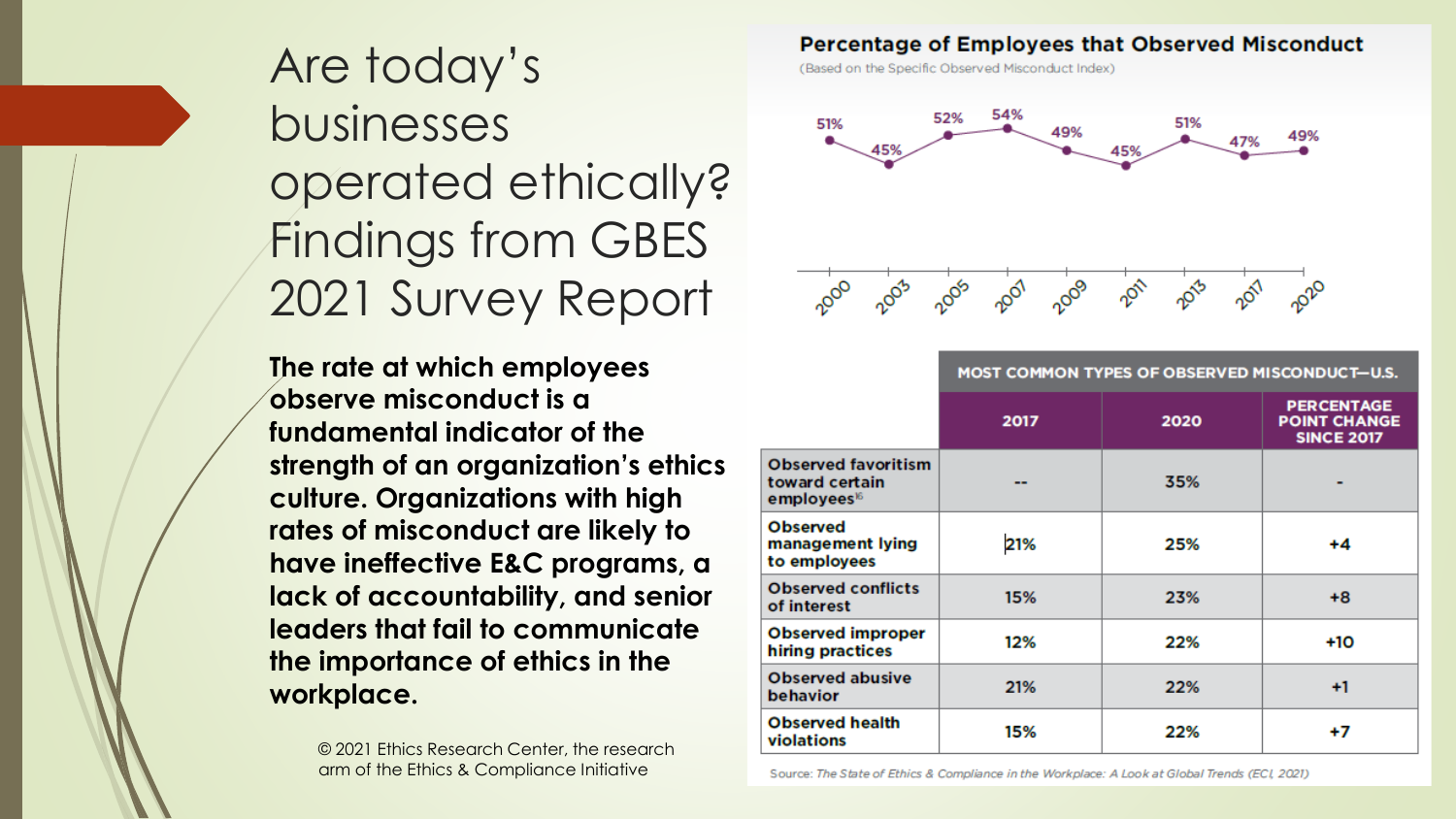Are today's businesses operated ethically? Findings from GBES 2021 Survey Report **The only way to improve an ethics culture is to understand the nature of misconduct within an organization. It is imperative that employees feel comfortable reporting misconduct because without said reports, it is impossible for organizations to develop effective E&C programs and to ensure that those who commit wrongdoing are held accountable.**

> © 2021 Ethics Research Center, the research arm of the Ethics & Compliance Initiative

Percentage of Employees that Reported<br>Observed Misconduct-U.S.

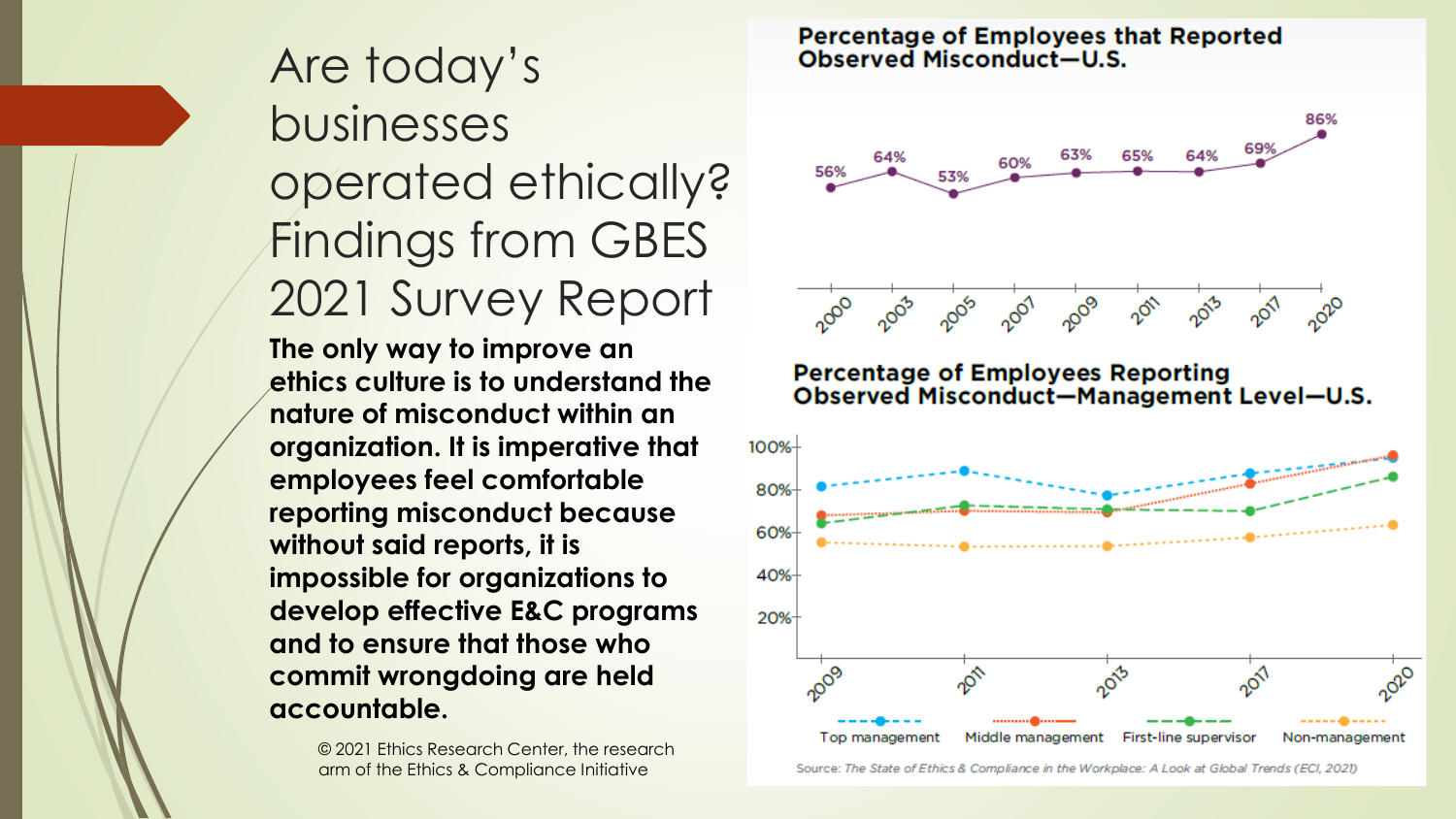**Retaliation against reporters is one of the most intractable issues that organizations must address. Retaliation can take many forms, and it is often difficult to isolate and prevent. However, it is imperative that organizations investigate retaliation and make it clear that there is no tolerance for it within their organization.**

> © 2021 Ethics Research Center, the research arm of the Ethics & Compliance Initiative

**Percentage of Employees Experiencing Retaliation After Reporting-U.S.** 





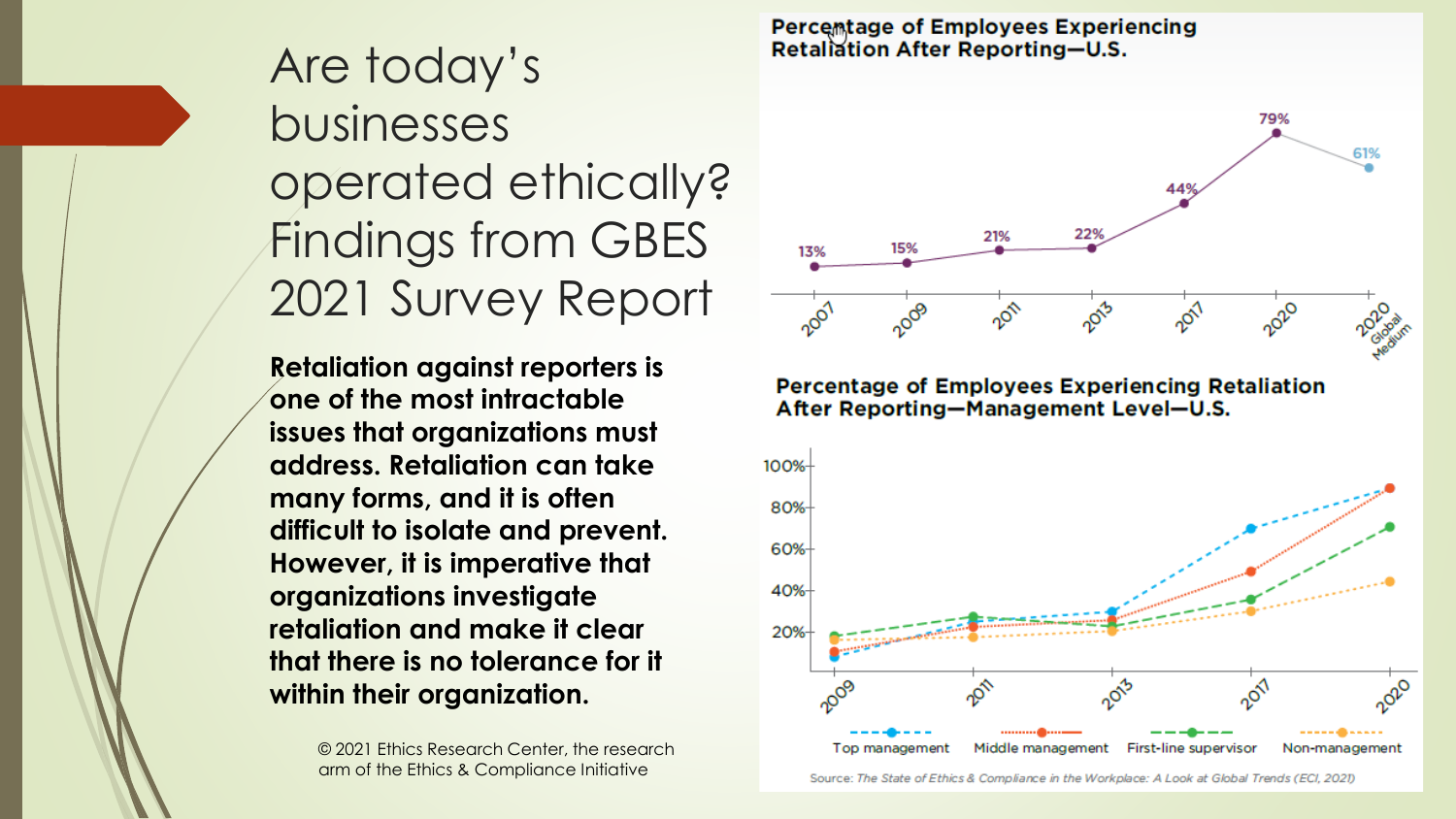# Are today's businesses operated ethically? Companies in the news 2021

- Credit Suisse High-risk derivative transactions causing a massive stock sell off resulting in \$5.5 billion in losses
- Toyota \$180 million civil penalty for systematically violating EPA's emission reporting from 2005 - 2015
- Robinhood "meme Stocks" craze, amateur investors inflated the price of flat stocks like GameStop and AMC Entertainment Holdings.
- Meta Platforms (Facebook) Whistleblower sharing documents that showed a company that prioritizes profits over people; uses its algorithms to foster social discord; negatively affects the mental health of young girls through its photo app Instagram; and enables drug cartels and human traffickers to openly conduct business on its platform.
- KPMG: Fined \$450,000 by the Public Company Accounting Oversight Board in September to resolve allegations of widespread cheating on personnel training tests at the firm.

Shirley Chisholm, Congresswoman - When morality comes up against profit, it is seldom that profit loses.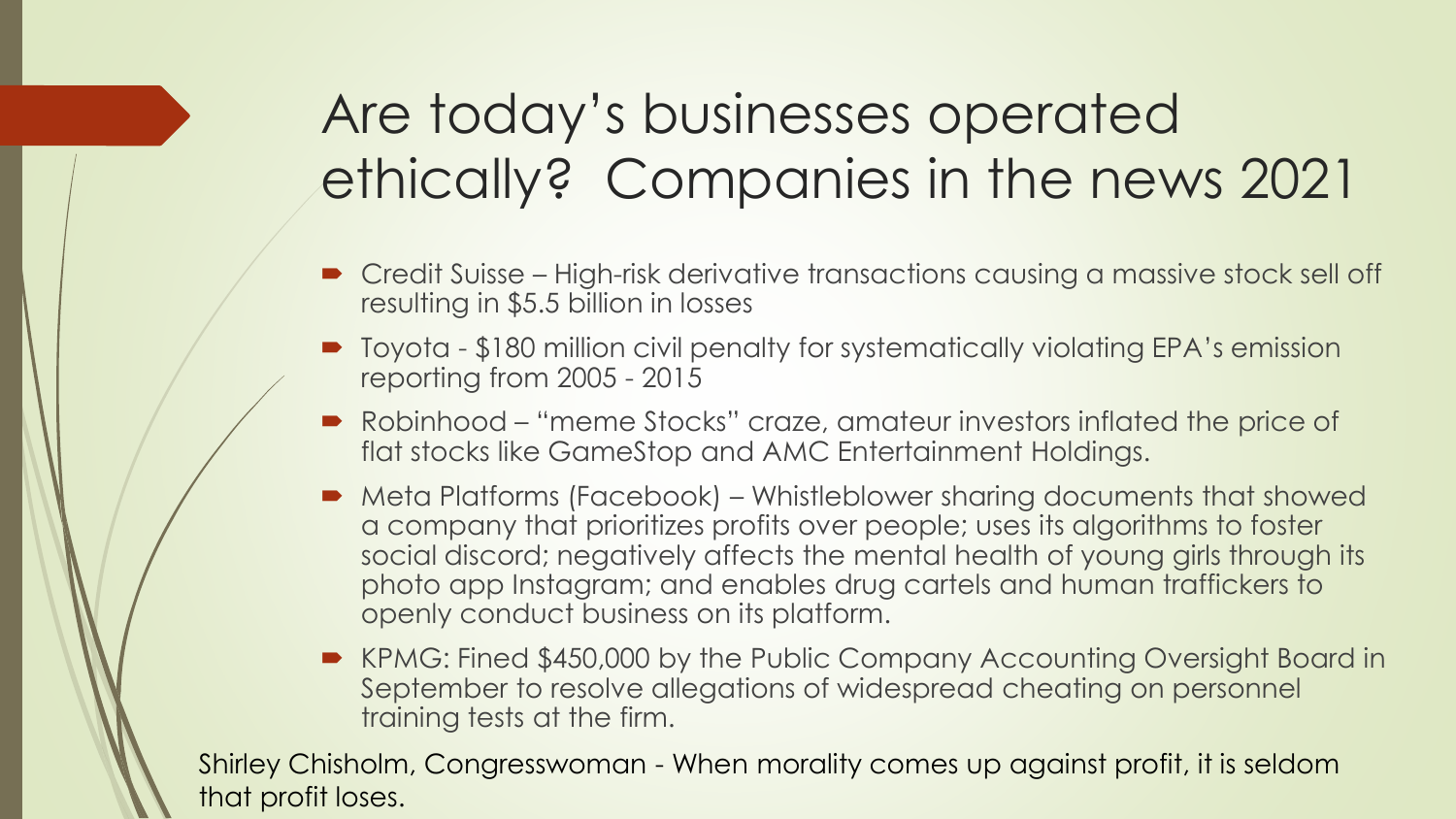### Reasons to be Ethical

**D** Lord John Moulton presents 3 Domains of Behavior

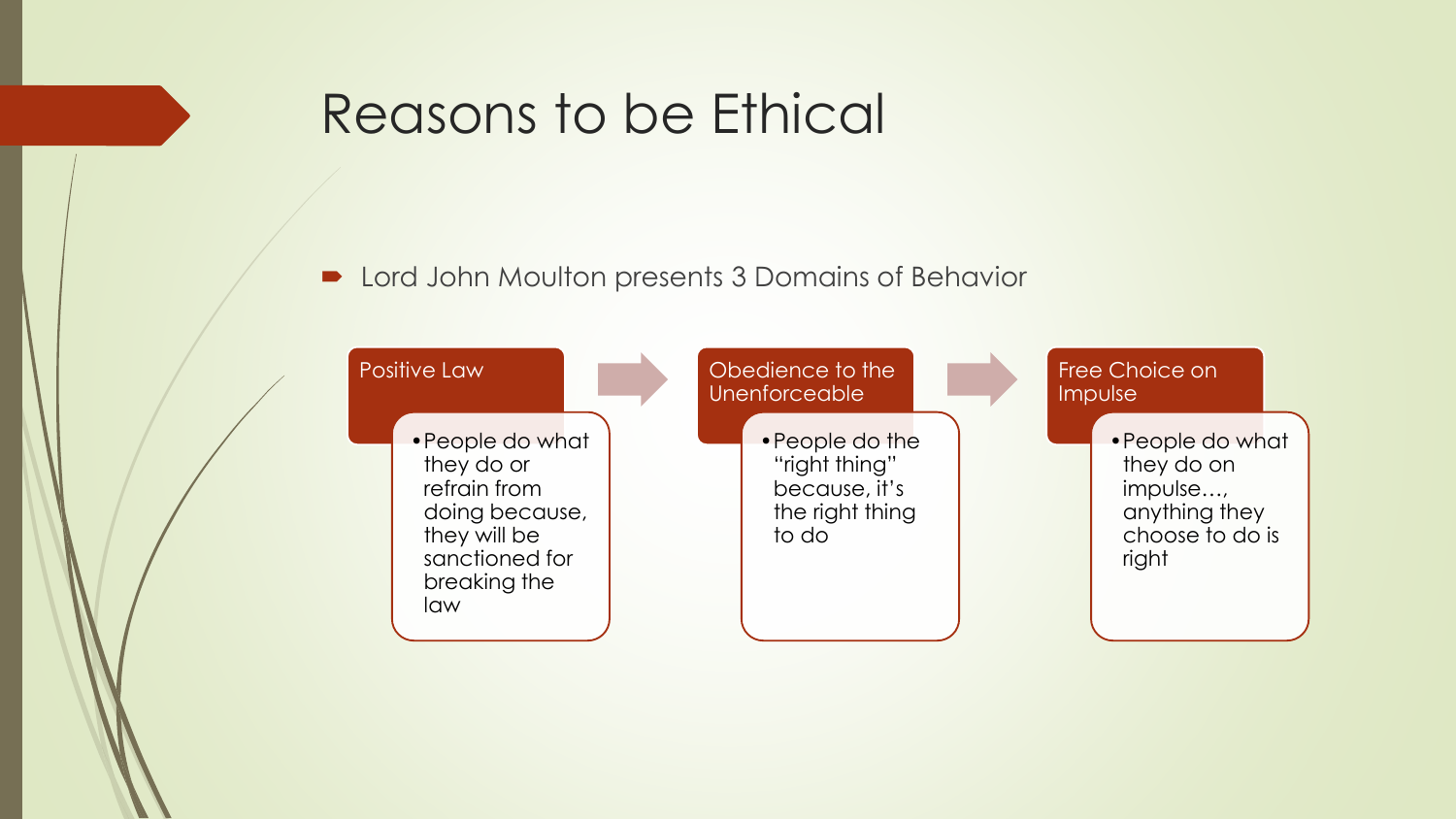## Reasons to be Ethical

- Take one intelligent person whose actions affect many others
- Put him or her in an environment of rapidly moving events
- Stir in an ethical lapse
- **Bake briefly and you have**
- A CAREER ENDING MOVE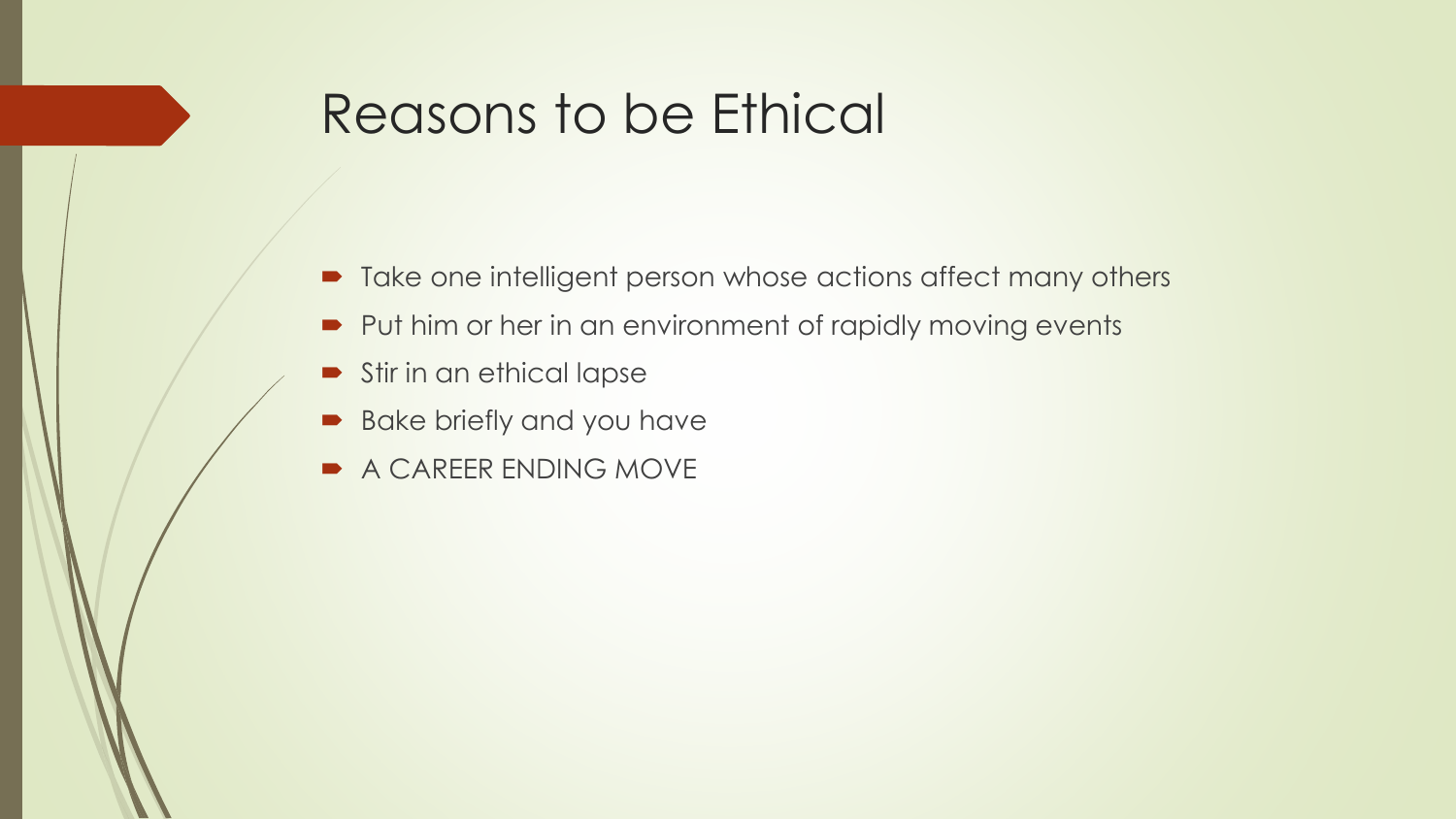## Other Ethical Questions in Our Jobs

#### **Questions**

- Computers and E-Mail
- **Training**
- **Teamwork**
- Confidentiality of Information
- Secondary Employment
- Personal Behaviors

#### **Precepts**

- Purview spirit of the law\*
- Can you talk about it openly?
- **Transactions**
- **Think twice**
- $\rightarrow$  Just a few lots more

\*Norman R. Augustine, Former CEO Lockheed Martin – I can think of no commitment more important to a corporation or its survival than its commitment to ethics. That means not only conducting our business affairs within the letter of the law, but also in the spirit of the law.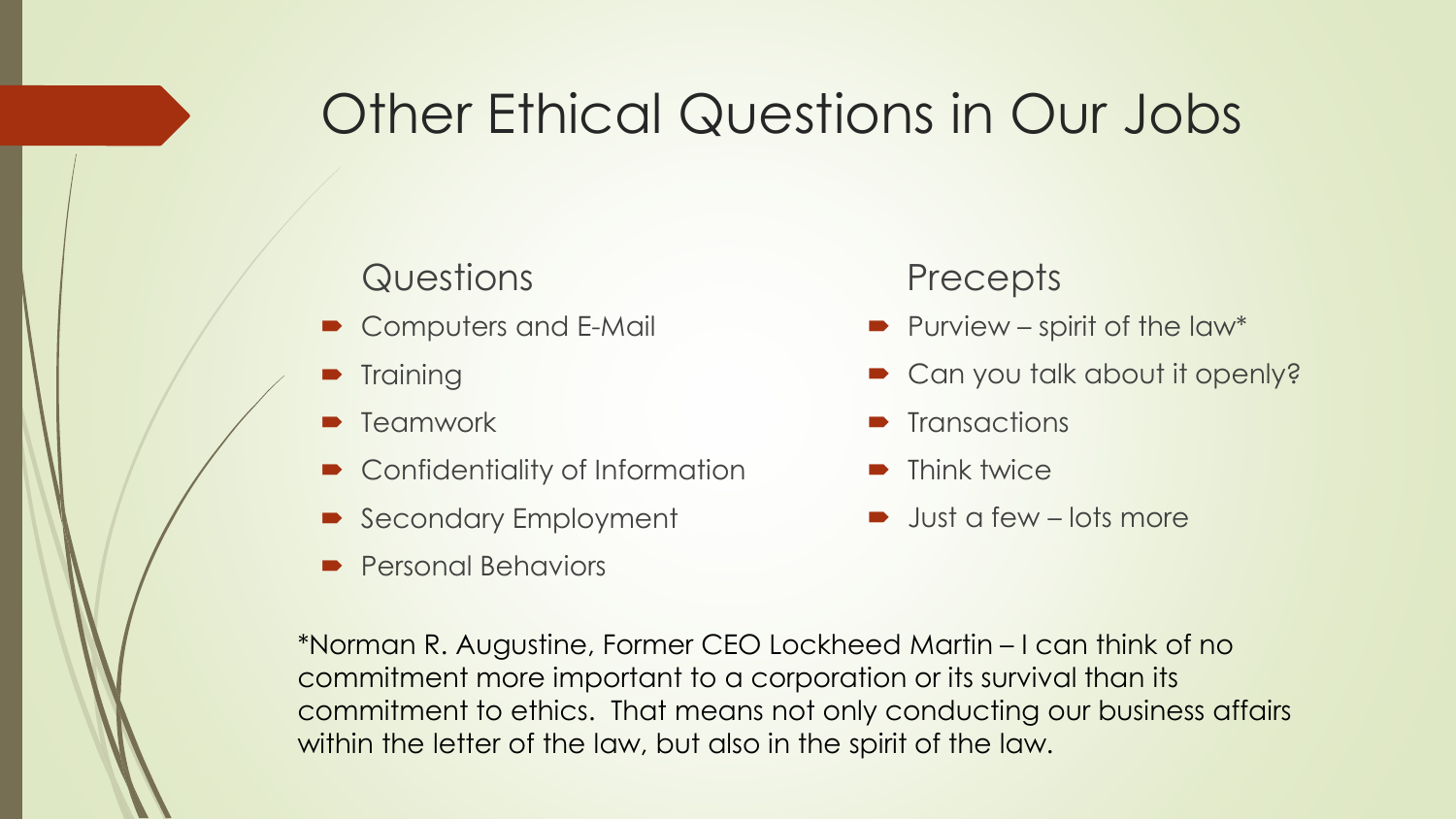## **Definitions**

- **•** The only definition that counts is your own.
- Does it matter if we say ethics, morals or values?
- What matters is how you define them.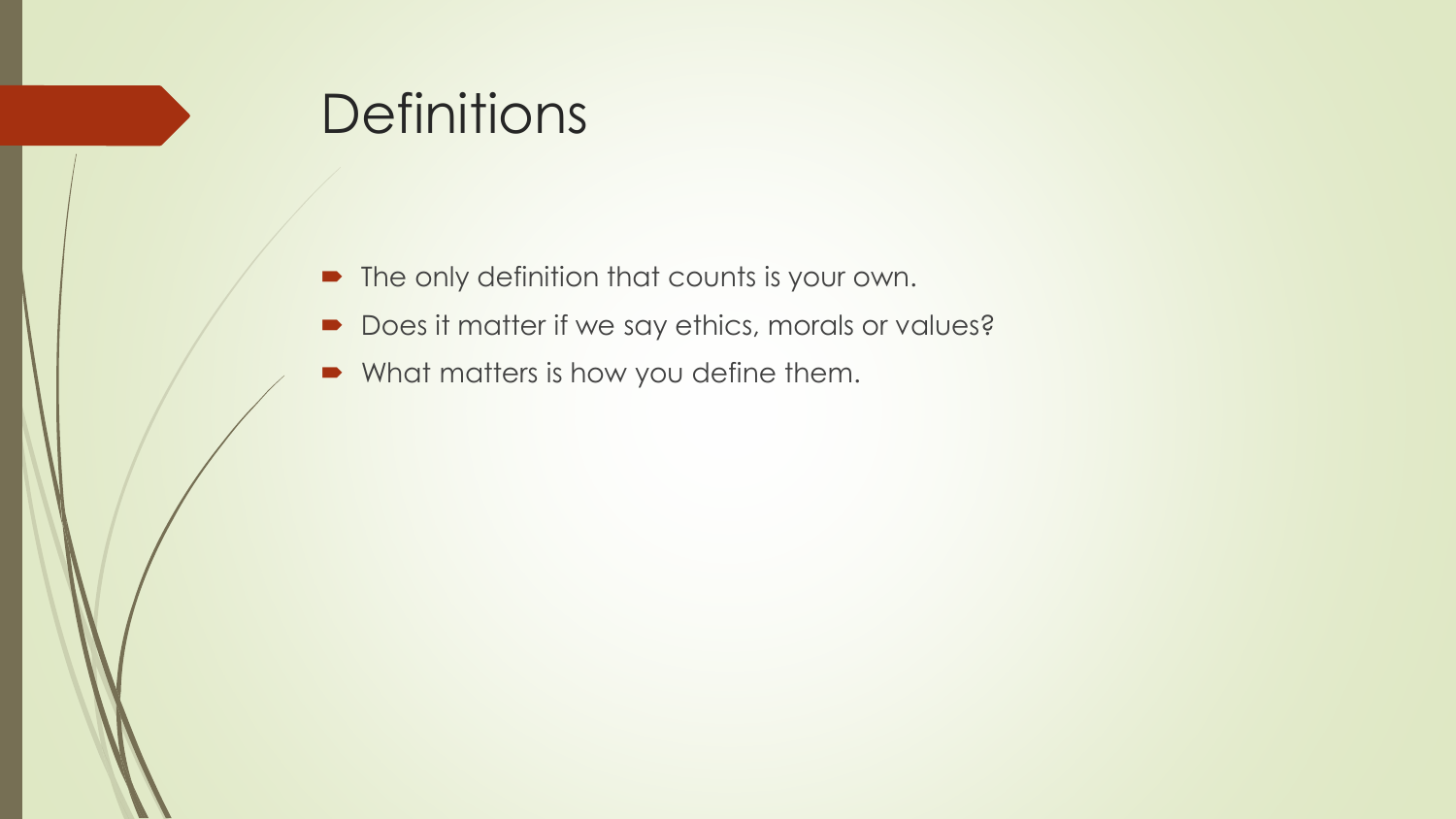## Ethics Systems

- Divine Command Theory
- Self Interest Egoism
- **Utilitarianism or Happiness Principle**
- **Justice or Rules**
- **Moral Relativists**
- **Rights Based**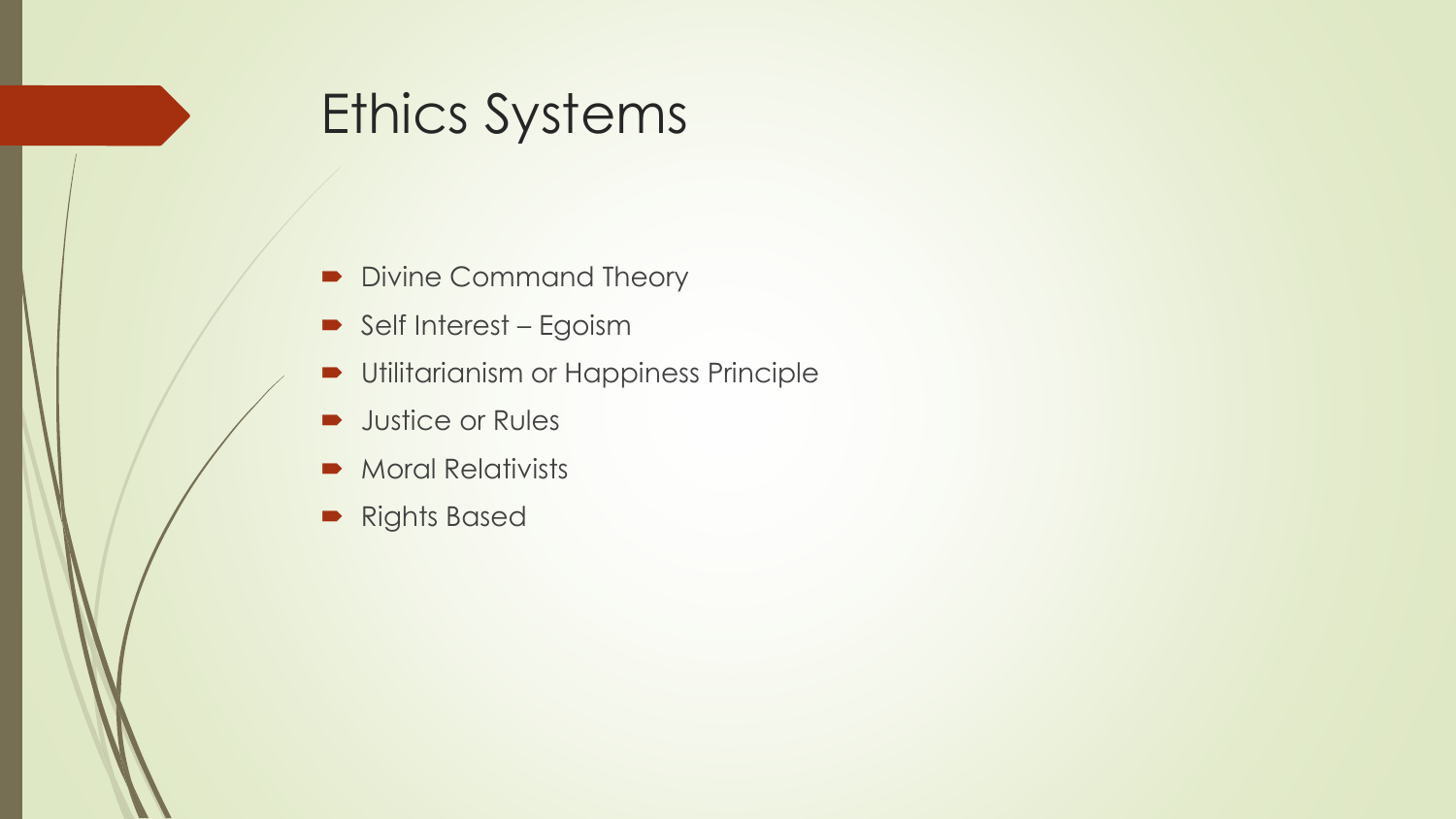# Cowboy Ethics

- **D** Live each day with courage
- Never go back on your word or a trust confided
- Always tell the truth
- Take pride in your work
- Always finish what you start
- Do what needs to be done
- Be tough, but fair
- Ride for the Brand
- Talk less and say more
- Remember that some things are not for sale
- Know where to draw the line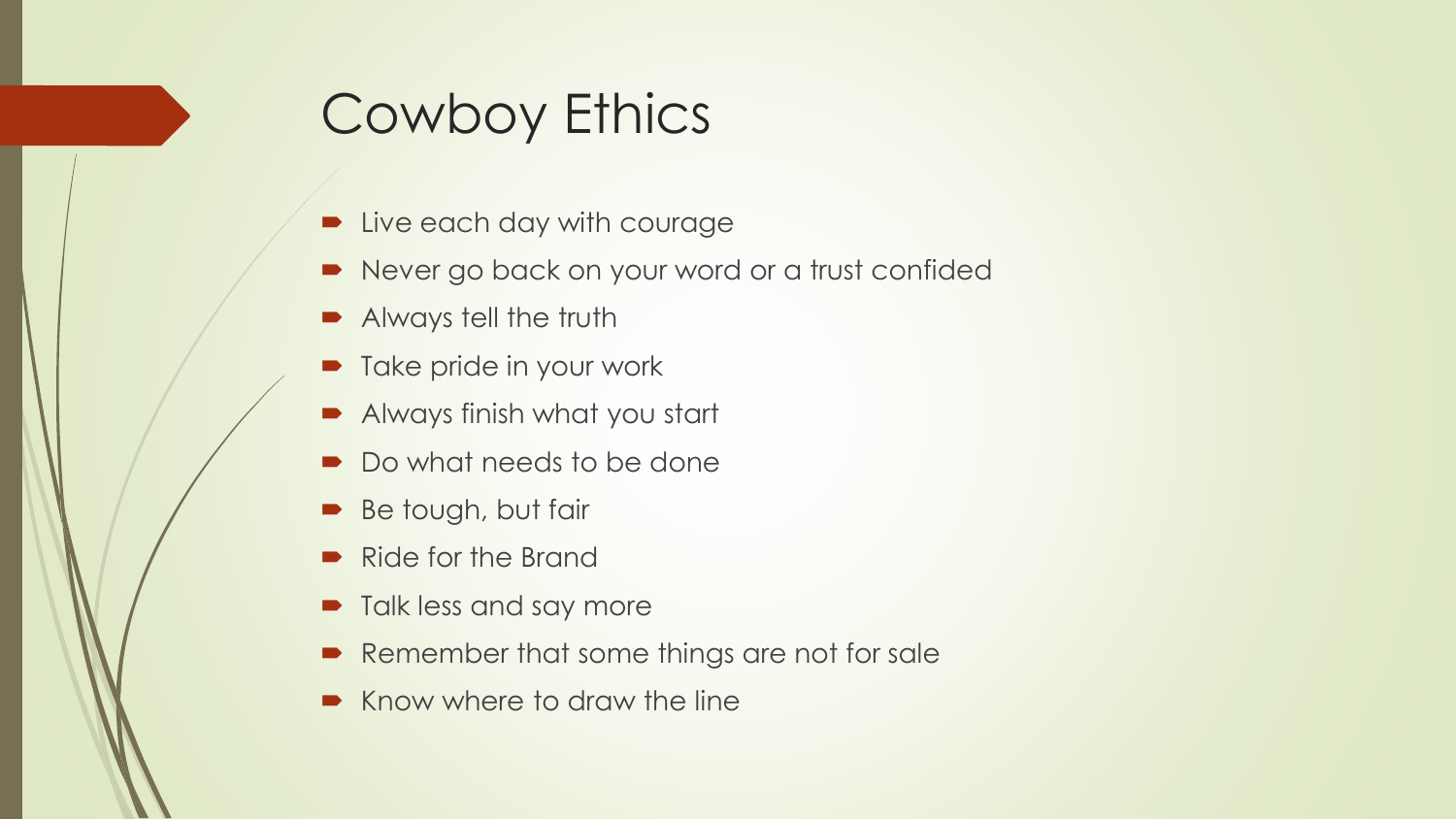## Systems Dilemma

- Most, if not all systems, prescribe absolute answers
- **Most systems are reactive and not proactive in nature**
- Never lie
- Never put yourself first
- Consider what others would think
- **ETHICS IS ABOUT OUR CHOICES AND ACTIONS THAT KEEP US POINTED TO** OUR TRUE NORTH REGARDLESS OF THE SITUTION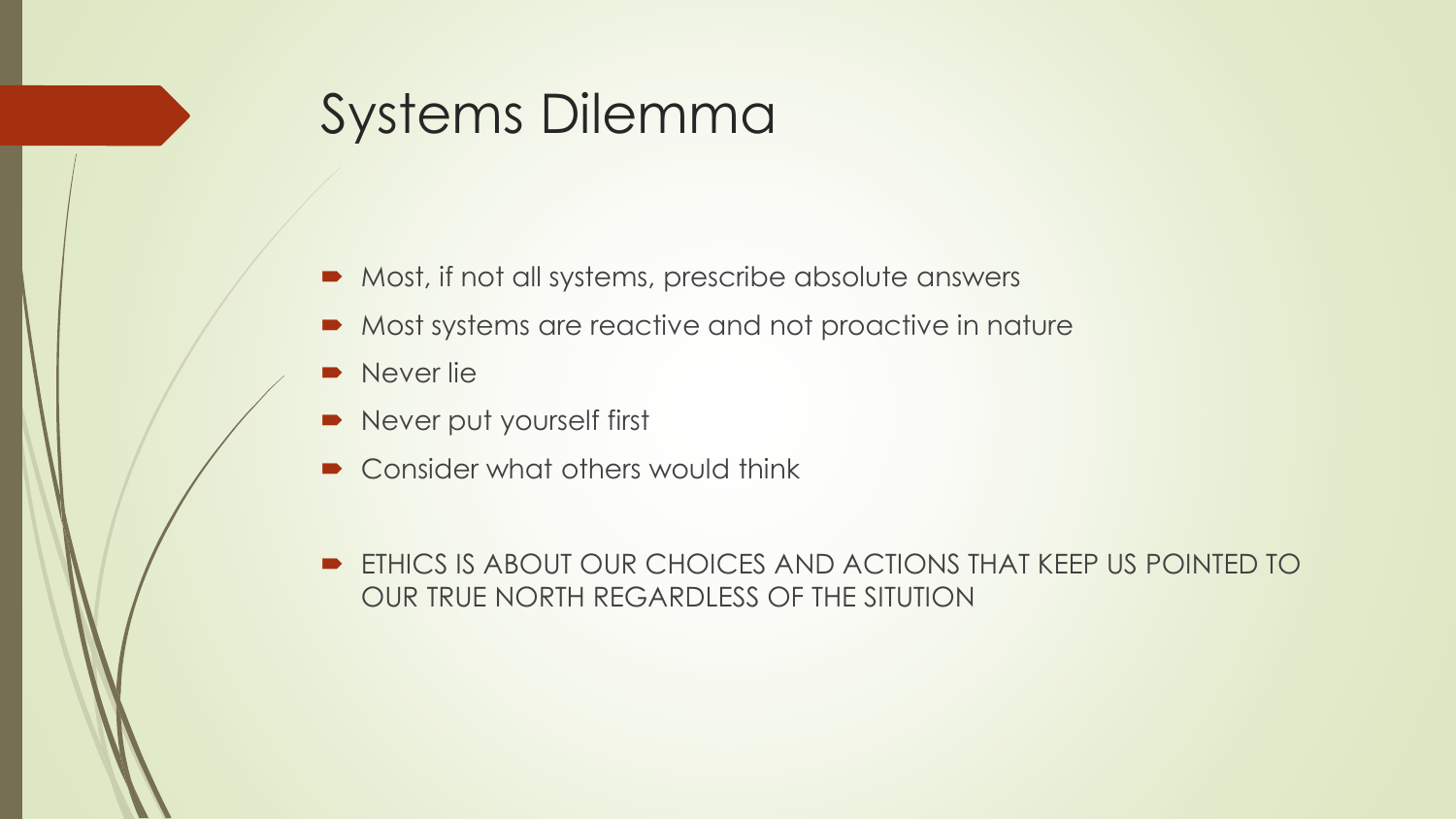### Ethics Is – Is Not

#### Ethics Is

- **Relationships**
- **Struggling to develop a well**informed conscience
- Being true to who we are and what we stand for
- **Having courage to explore difficult** questions
- Accepting the cost
- What you do when no one is looking
- Honesty in actions

#### Ethics Is Not

- **An after thought**
- **A** reaction
- Different depending on where we are – work versus non-work situations
- A matter of balance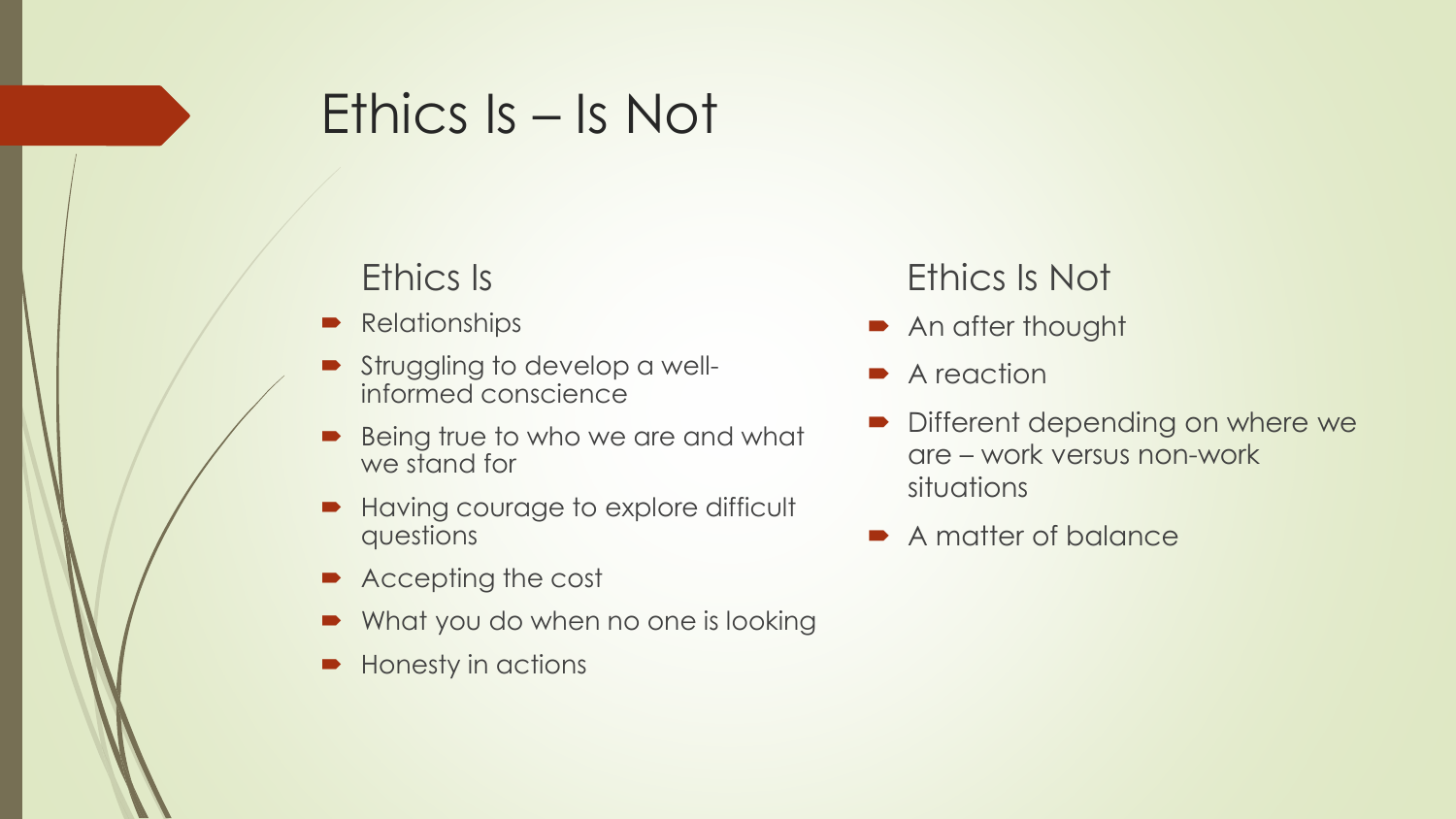- Ethics Only proactive there is never reactive ethics
	- Focus on action not behavior
	- **D** Justify action not behavior
	- Acknowledge the gap between "ought" and "is"
- Must consider to make a decision:
	- The act What happened
	- The Circumstances Need to know what you do and don't know about the act
	- Criteria for Judgment Need to identify professional code, morals, laws, rules
	- Communal Wisdom Get outside help wisdom to help judge/decide
- People get in trouble at work for 4 reasons
	- Abuse of power
	- Abuse of knowledge
	- Abuse of access
	- Abuse of relationships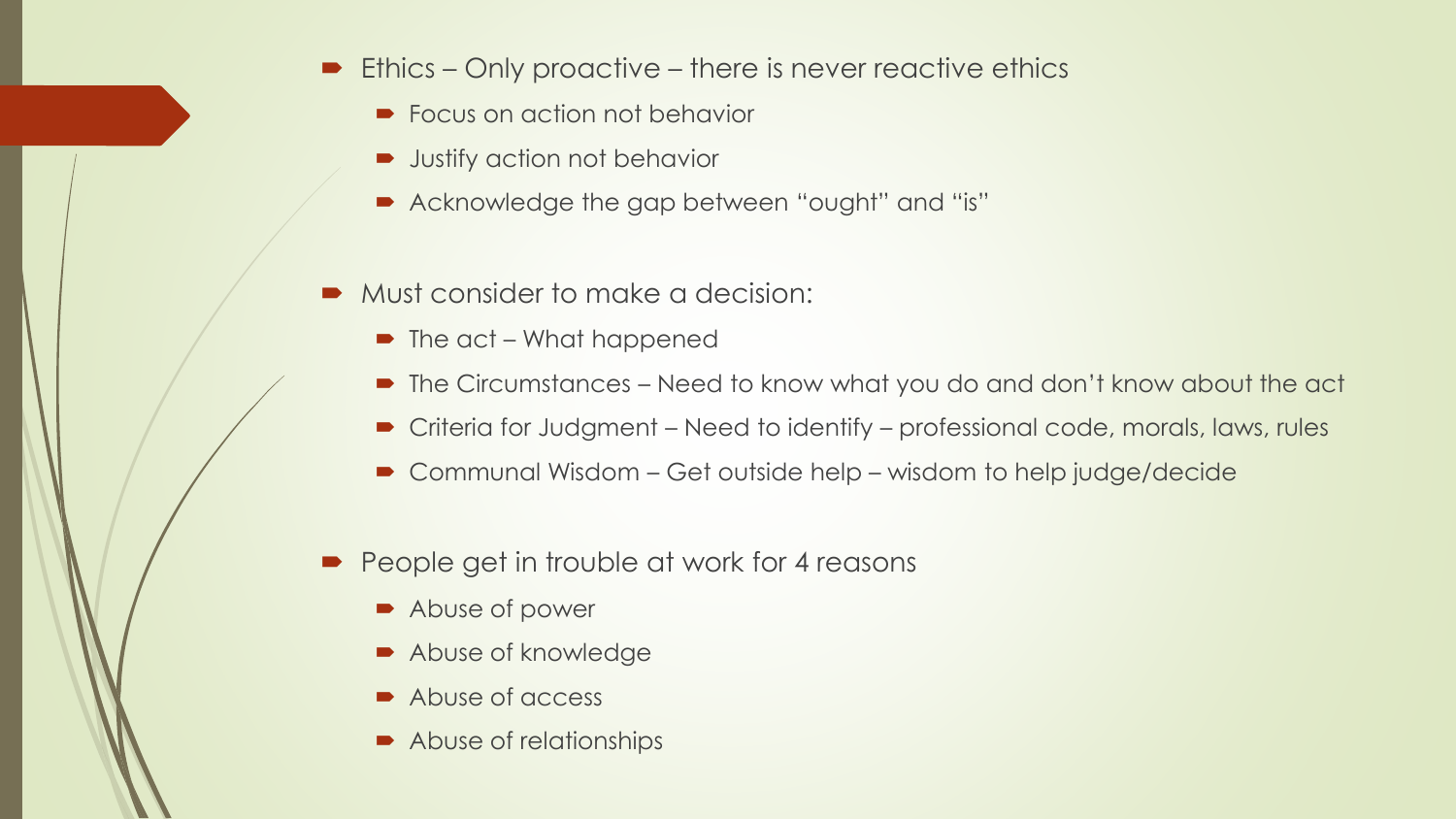## Ethical Considerations

- On what foundation do we base our ethical decisions?
- **People make decisions based on the values they hold dear.**
- Ethical principles are not concerned with how things *do* operate, but how they *should* operate.
- The most difficult decisions to make are those in which there is a conflict between two or more principles of which you deeply believe in.
- $\blacksquare$  It is important that we determine in advance what our priorities are, realizing that a lot will depend on the situation – This is not situational ethics
	- Legal/ethical, good for the client, consistent with shared values, willing to be held accountable – Yes Do It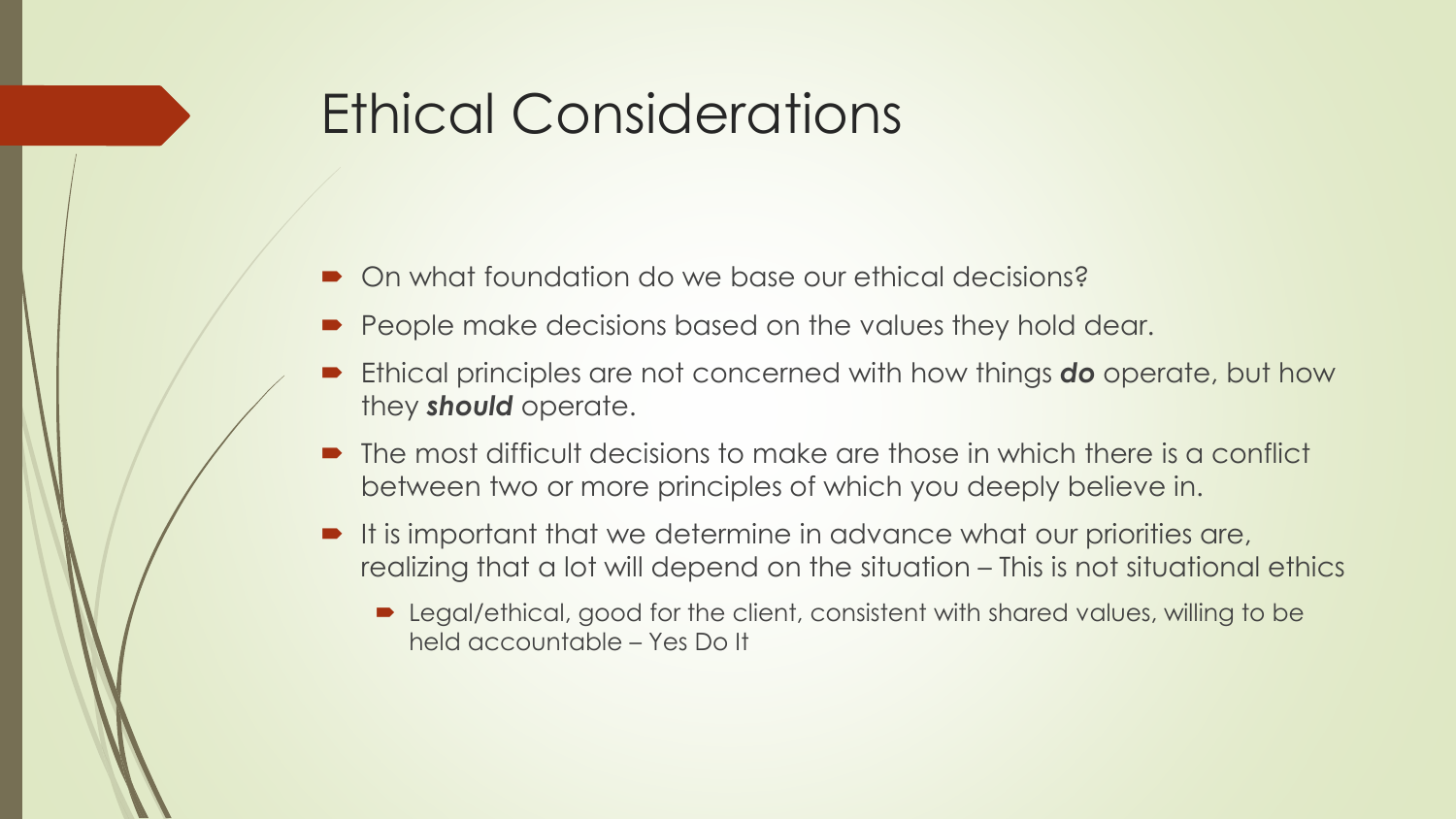# What Can Give Us the Capacity to Endure?

- TRUST Comes from:
	- Experience What's back there? We rely on what we've done, and by extension, what we can do.
	- Character What's in here <br>
	→ Character What's in here 29 Photoges us to trust in who we are rather than what we've done, and giving us comfort that the values and virtues we've always expressed will be there in the future.
	- Faith What's up there? Causes us to trust that whatever we worship as an authority beyond ourselves will sustain us as we move forward.
	- Feelings What's my head saying? Need to consider feelings have to let emotions calm down – next day theory.
	- Intuition What's gotta be? Leads us to act according to a gut feeling, with the confidence that if our instincts have been right in the past they will probably be right in the future.
	- Context What's all around? A supportive context in which moral courage is admired by our closest friends and family, and where the ethical culture of our organization is – "the way we do things around here" – condones moral courage rather than encourages its expression.